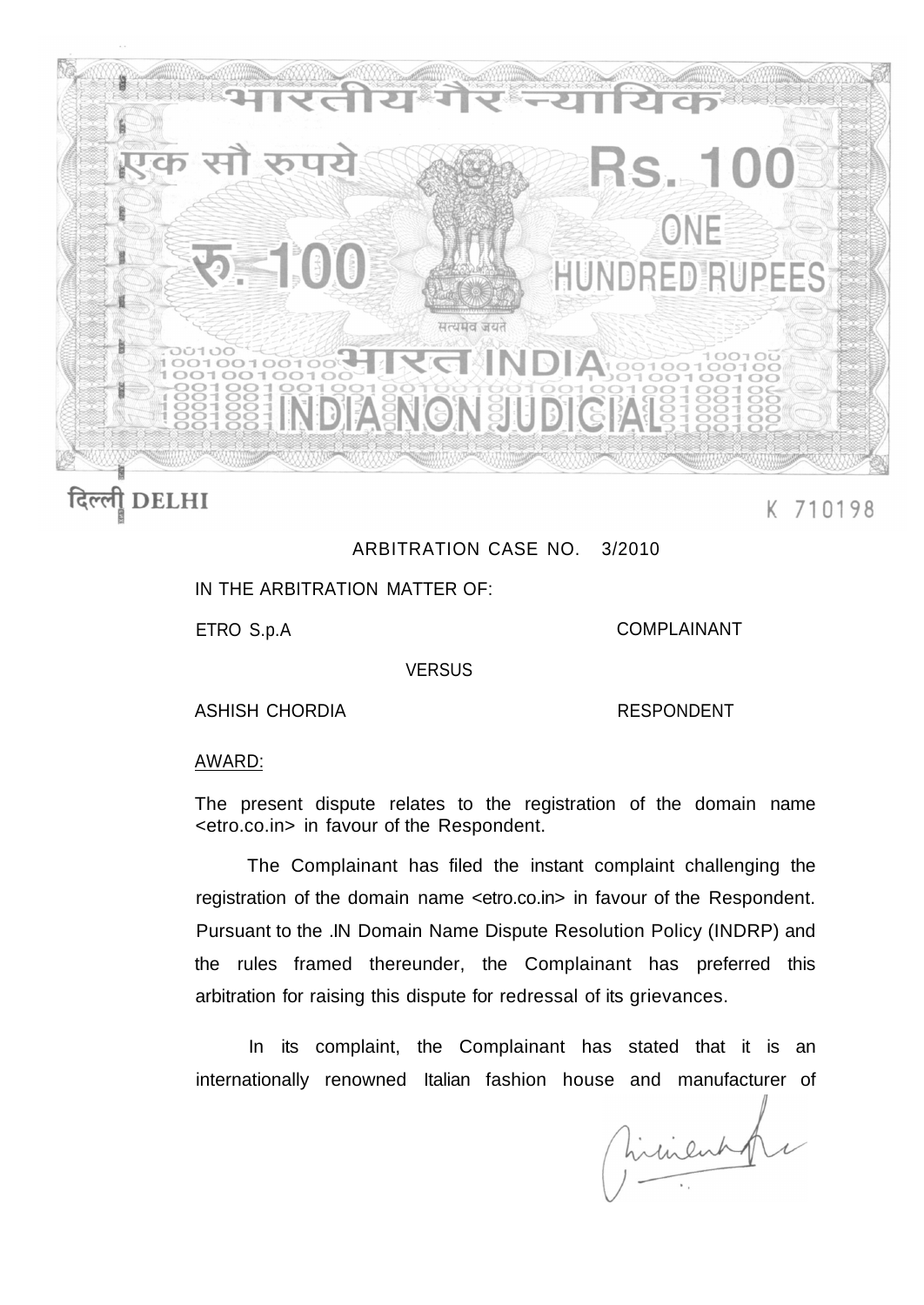fabrics, furnishings and fragrances. The Complainant states that it was founded in the year 1968 by Gerolamo Etro and that the Complainant has spread its business in Milan, Tokyo, Paris, Rome, New York, London and a host of other countries which were listed in the complaint. The Complainant has further stated that its product and collection were sold through its stand-alone boutiques and high-end department stores around the globe under their mark ETRO for instance Harrods, Selfridges and various others. The Complainant has produced its Indian trademark registration and renewal certificates in Classes 3, 18, 24 & 25 which are in the years 1991, 2002 and 2005. The Complainant has also stated that it is recognized and patronized worldwide for its distinctive collections of pret-a-porter and haute couture fabrics, decorator fabrics, menswear and women's wear, apparel accessories, home accessories, perfumes, etc. The Complainant as also stated that it has registered its domain names as <etro.com> and <etro.it> and for which it has produced records pertaining to WHOIS database.

The Complainant has further stated that it had commenced its commercial operation in India in the year 2006 through franchising and that the Respondent was one of its franchisee/affiliate during the period August 2006 to February 2009. It has produced on record certain news clipping relating to the Respondent's statements wherein he has been referred to as CEO of M/s. Shreyans, which is stated to be a multi-brand luxury store in Mumbai.

The Complainant has stated that on  $4<sup>th</sup>$  February 2009, it had terminated the franchising agreement with the Respondent and that the Respondent had registered < etro.co.in > on 10<sup>th</sup> October 2008.

The Complainant has filed this complaint that the registration of the domain name <etro.co.in> is confusingly similar to Complainant's mark and that it has no right or legitimate interest in the said domain name and

hicilando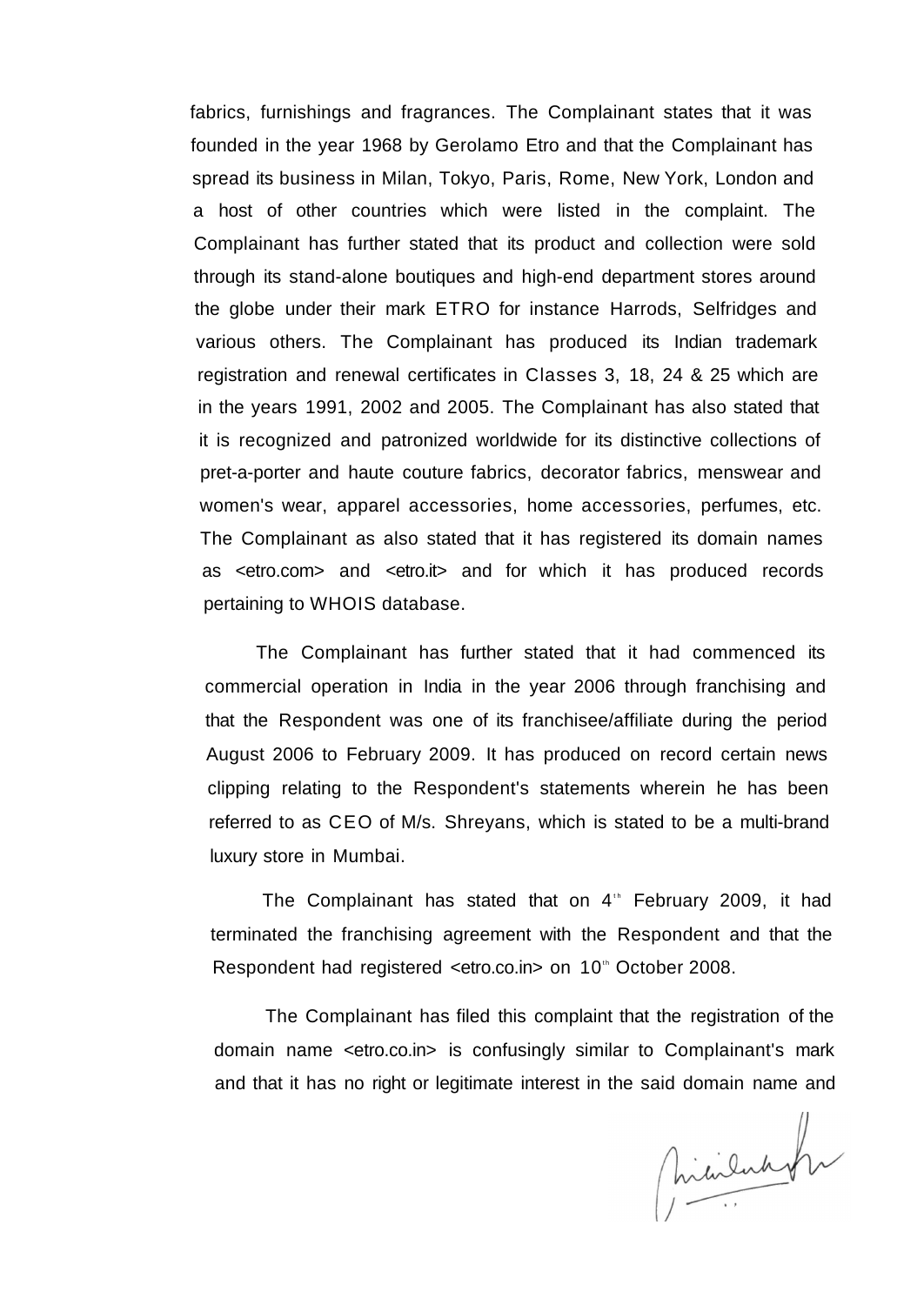that it is in bad faith, therefore the said domain name be transferred to the Complainant.

A notice was sent to the Respondent on 19.01.2010 calling upon for their response to the said complaint. However, even after granting considerable time to the Respondent, there has been no response. Accordingly, the Respondent is proceeded ex-parte.

I have perused the records and have gone through the contents of the complaint. Although there has been no reply on behalf of the Respondent to the complaint, I shall deal with the complaint on the basis of its merits. Three grounds have been raised by the Complainant regarding the transfer of the domain name <etro.co.in> in its favour.

Firstly I shall deal with the ground regarding the rights of the Complainant vis-a-vis that of Respondent's over the domain name <etro.co.in>. It has been case of the Complainant that the Respondent had been associated with it as an affiliate/franchisee. Even according the reports as well in his website [http://ww.shreyans.in w](http://ww.shreyans.in)here the Respondent has himself represented that his company is the first ever multi-brand luxury store in India, does make it very clear that the Respondent was only a person who was marketing and retailing Complainant's products. In his list of brands, he has stated to be retailing for Complainant's brand as well. This clearly shows that the Complainant has no right over the said domain name <etro.co.in>.

Secondly on the issue that the domain name <etro.co.in> is confusingly similar to the Respondent's mark, the Complainant has placed various trade mark registration certificates and references in India as well world over. It has been able to show that the word ETRO has been in existence since 1968 and that its brand has been established world over including India. Also the Complainant's website [http://www.etro.com s](http://www.etro.com)hows the word ETRO as their brand. Hence the

hilulation